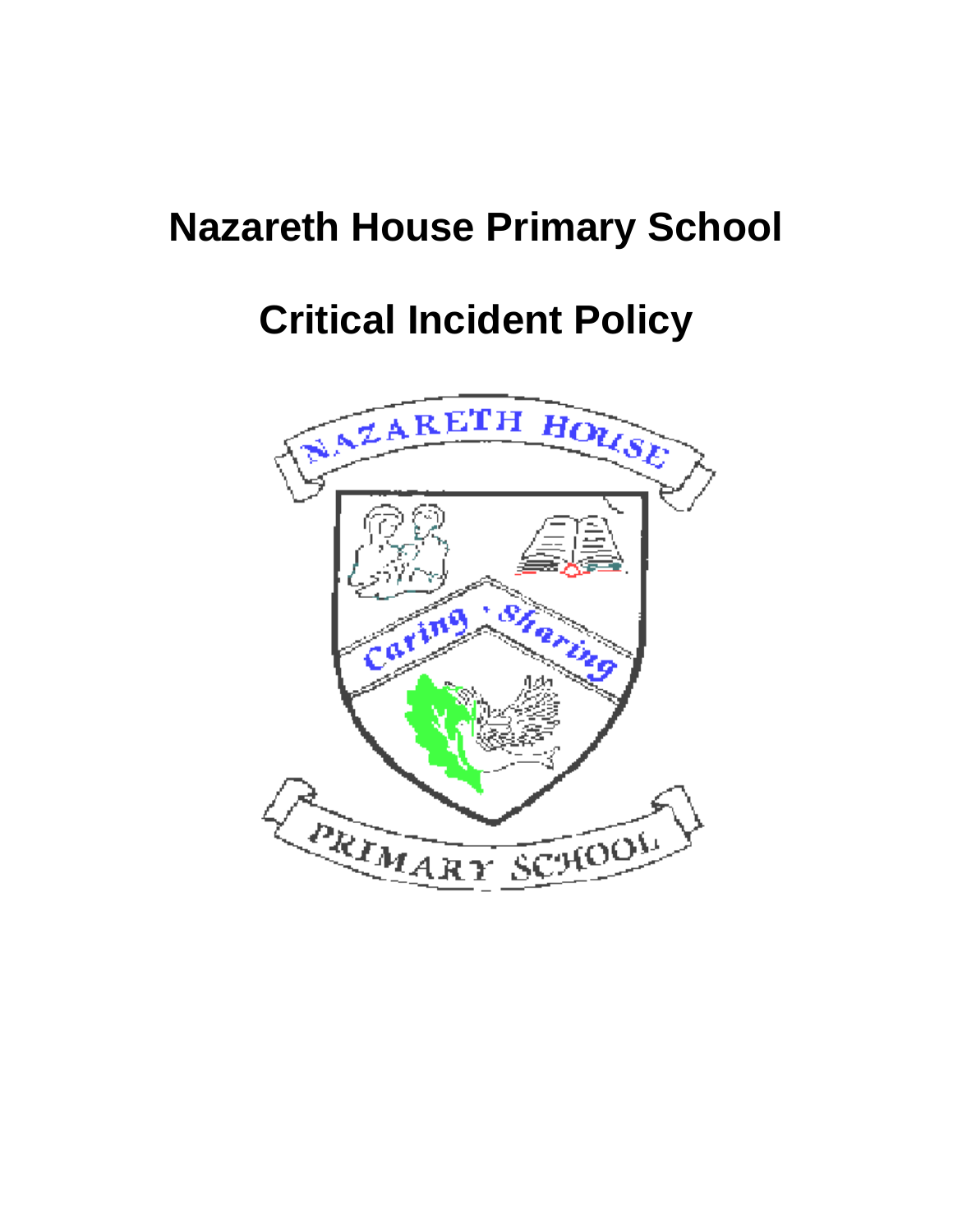# **Nazareth House Primary School CRITICAL INCIDENT POLICY**

This Policy sets out the procedures to be followed to ensure the safety and protection of the whole school community in the event of a critical incident.

# **Definition:**

A critical incident can be a physical incident or psychological trauma that has a severe immediate impact and likely long term effect on pupils, staff or parents. This may include:

• Incidents that involve staff, children or young people; staff, staff or other; person, staff, children or young people

- People made disasters/emergencies
- Natural disasters/emergencies

# **Critical Incident Team:**

Crisis management and recovery processes involve personal support, crisis intervention and a whole range of practical assistance. The school will have a Critical Incident Team who will monitor and communicate the information and procedures that will need to be in place. This will include a communication framework required to handle any contingency and the support structures for staff. The Critical Incident Team has responsibility for ensuring that procedures are properly addressed at times of high emotion and that if the Headteacher is the subject of the incident then the response mechanism should proceed effectively. If the incident subsequently involves legal action, a precise response to the incident should be known and be able to be verified by more than one person.

# **Major Incidents Focused on People:**

Whilst all critical incidents are difficult for all concerned, those that involve serious injury or death are inevitably traumatic.

By their very nature and definition, critical incidents tend to disorientate and may overwhelm those involved. In order to minimize the impact we will plan ahead as a necessary precaution.

# **Planning for an Emergency:**

It is important that the school knows which people can be contacted immediately following an incident, what information is available and where this stored. Therefore, the Critical Incident Team will:

- Issue all staff with a Critical Incident Management Plan
- Display a flow chart and contact telephone numbers in the Staff Room, Office and all classrooms

Review the Critical Incident Management Plan at a staff meeting during the first term of each school year.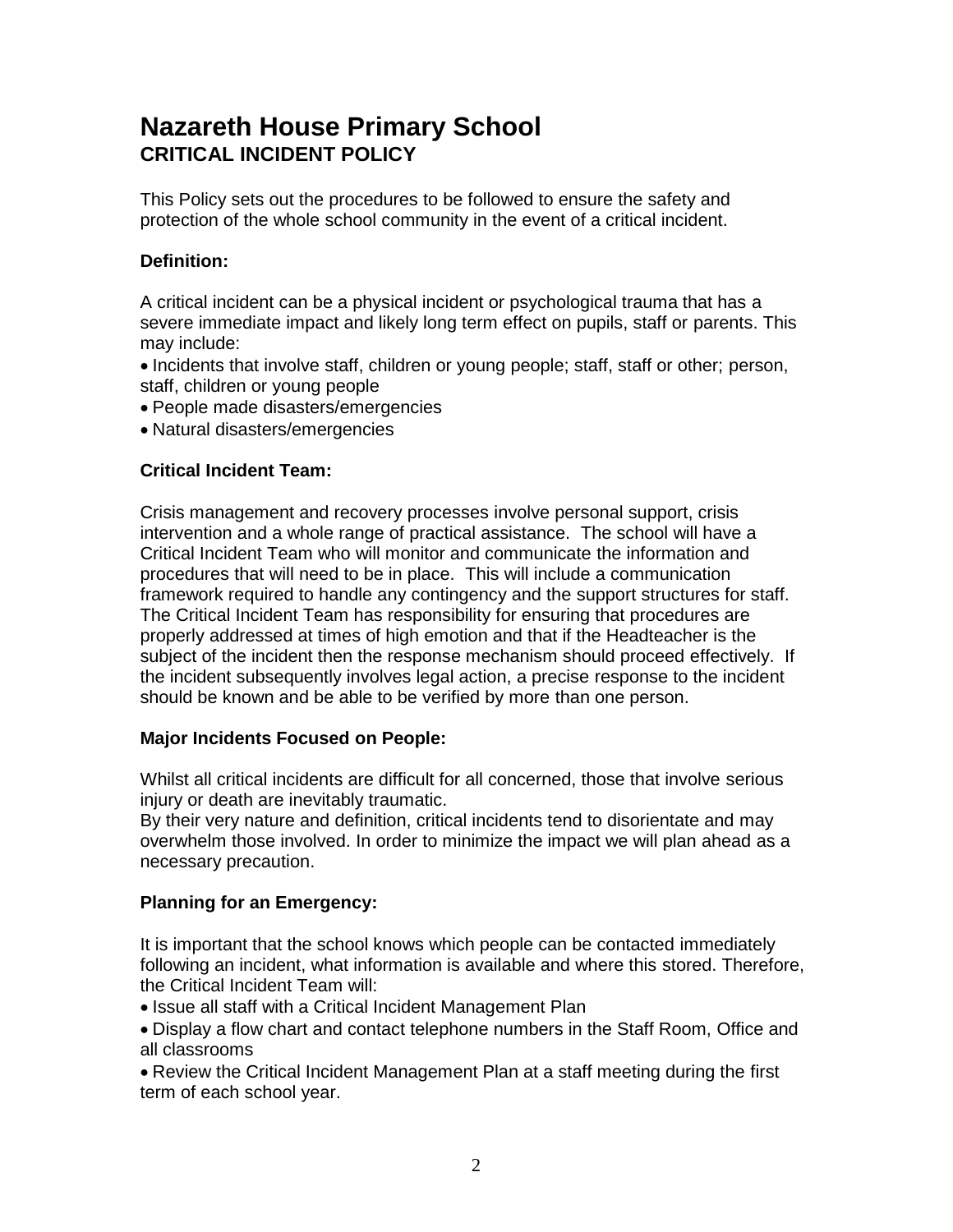The Critical Incident Team will comprise of the Headteacher, Vice Principal, Key Stage Co-ordinators, School Secretary and Caretaker. Others may be co-opted as necessary in light of the nature of the emergency and the availability of the people and personal involvement of those concerned. An Incident Manager will be appointed by the Headteacher (or Deputy in his absence) in response to the type of incident being faced. In the event of an emergency all staff, including non-teaching and temporary staff, will be notified as soon as possible.

The School Office will be used as the central liaison point for all incidents. However, if this is not available, dedicated mobile phones will be based in the staffroom. CCMS and WELB will also be recruited for help during an emergency.

#### **Information to be available on and off site:**

The following information will be held in school and by members of the Critical Incident Team:

- Telephone numbers of all members of staff
- Names of key holders
- Student contact information

Details of names, location and contact details relating to all pupils and staff off site at any time, e.g. school outings, etc

Significant medical information relating to pupils and staff off site on school outings at any time

Telephone numbers of all Governors

Contact list of all people, groups or organizations who visit or use the school and would need to be informed

Contact list of people and groups used by the school, e.g. suppliers, contractors

• School's Bank details, e.g. account number and sort code • Back-up disks for all accounts

Location of keys to school safe

Premises and site plan of the school, including critical locations, e.g. chemical storage, key salvage priorities, mobile phone location

- Gas, electric and water mains control positions
- Computer based copy of Schemes of Work, Policies, etc on disk

# **Responding to an Emergency:**

Initial responses should be to:

Contact the Headteacher and all members of the Critical Incident Team

Assess that all children and young people are safe – during a major incident the safety of all is paramount

- A control point will be confirmed at or near the site to manage the incident in the initial hours or days.
- WELB and CCMS will advise on emergency procedures that may be necessary. These might include:
- Communication with all relevant individuals and groups
- Emergency accommodation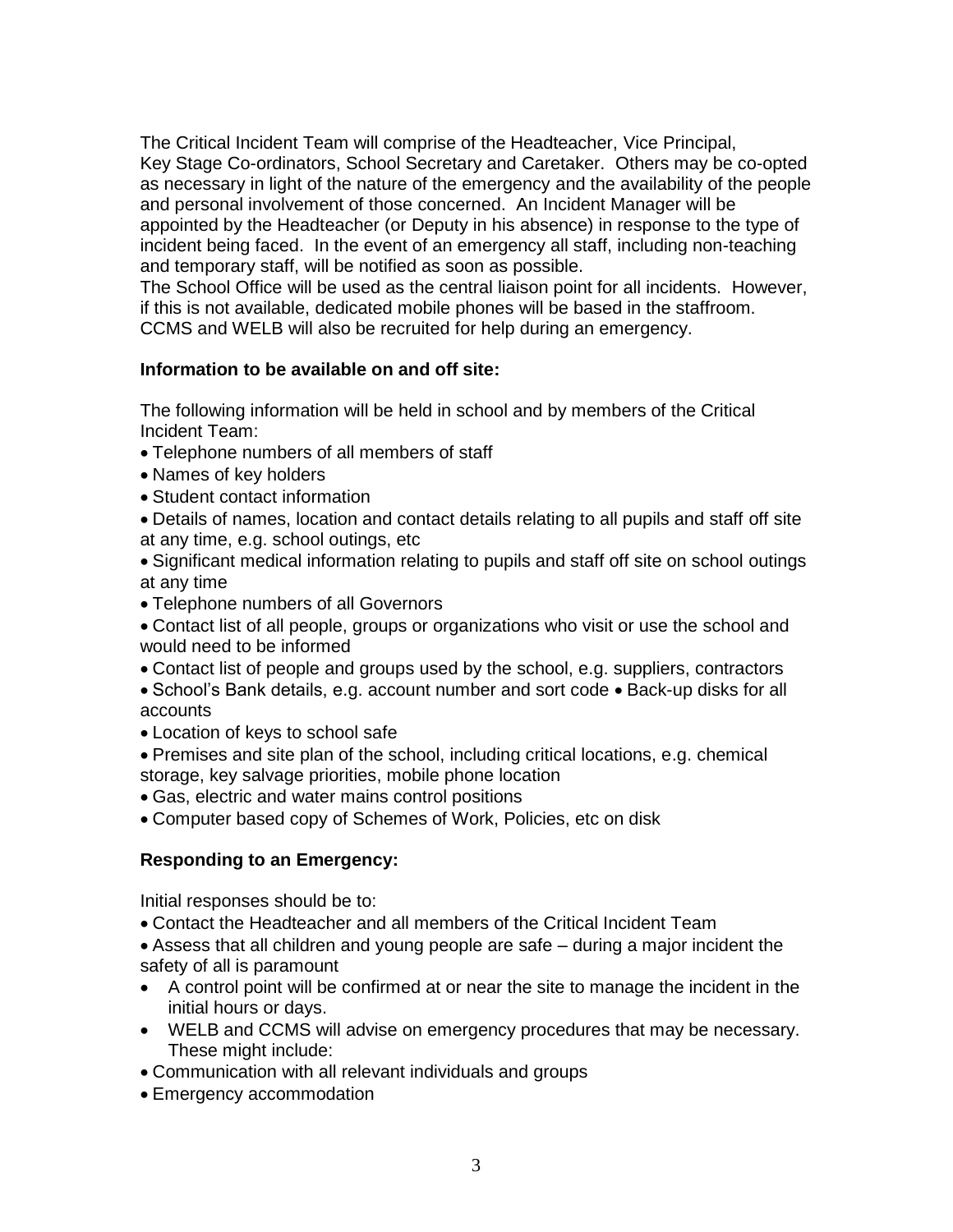- Additional teaching resources
- Additional staffing
- Transport
- Specialist advice
- The dissemination of information

#### **Communications:**

Those dealing with in-coming calls should provide an agreed factual statement together with re-assurance of action being taken at the incident site. A separate dedicated line will be needed for out-going calls; this might be a mobile phone or the fax line. It is important to remember that mobile phones are not necessarily secure and that caution about what is said should, therefore, be exercised at all times.

#### **Contacting Families Directly Affected:**

This will be done quickly and sensitively. Consistency of information is vital, so we will try to avoid a chain of communication in this instance. If parents cannot be contacted a message will be left with a relative, friend or neighbour. Alternatively, a note will be dropped through the door of the house, asking the parent to call the school as soon as possible.

If parents are to be invited to a venue to meet school or Board/Staff staff, the venue will be secure and the location not made known to the media.

We may suggest individuals, groups or organisation that can offer suitable relevant support.

# **Responding to Calls from Relatives:**

Specific members of staff (CIT) will be delegated/permitted to talk to relatives. These members of staff should:

- Use language and tone that alleviates anxiety
- Anticipate questions relevant to the incident, e.g. 'Did my child witness the incident?' and be prepared to answer them.

# **Information for Teaching and Support Staff:**

It is vital that all adults in contact with children and young people are kept well informed and feel secure in handling questions and comments. A schedule for up-dating them will be arranged, e.g. breaks, at the end of the school day or first thing in the morning. This ensures that knowledge is common and questions are answered.

*Staff should not talk to the media or respond to questions from reporters.*

#### **Informing Pupils about the Incident:**

Staff may need to be given advice and guidance on what the pupils should be told and how.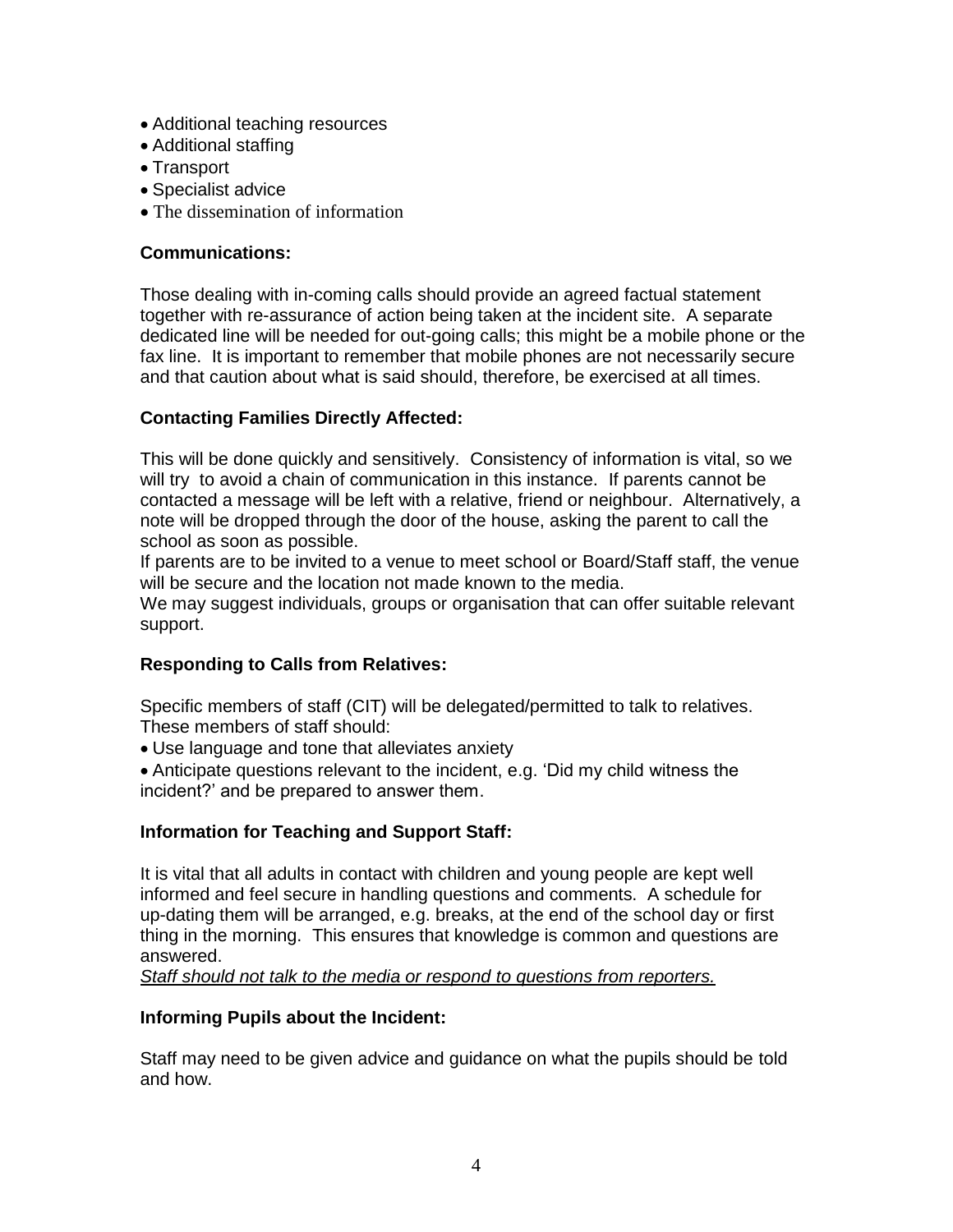Some information may be given in whole school assemblies and then discussed in class. Other types of information may best be disseminated in small groups by the staff closest to the pupils.

Our pupils may not understand the full implications of any incident, so information given should be tailored to cognitive and emotional levels of the children. Pupils will be given all the time they need to ask questions or talk about the incident to have their worries allayed.

Families will be informed about the amount of information their children have been given as they will not be able to relay this information themselves.

# **Contacting Families and Others not Directly Affected:**

It may be sufficient to inform other parents by letter. In other cases, it may be more appropriate to call an early meeting at the school, especially if the incident is one which could call into question aspects of the school's organisation that could affect all pupils.

A prepared verbal or written statement will provide necessary facts, expressions of sympathy and concern and possibly a message for the community. It is essential to remember that a letter can be passed on to the media. Guidance will be sought from CCMS/WELB before issuing any form of written statements.

The school will make a decision based on the nature of the incident whether a letter is sent immediately or if it would be better to be delayed until all facts are known.

# **The Media:**

If media contact the school before prepared statements have been formulated then staff should:

Buy time, e.g. by saying the Headteacher is not available but will call back

Be clear about who is and is not permitted to speak to the media on behalf of the school

Accept that in certain circumstances the delegated person may not be the most appropriate person to talk to the press and a substitute needs to be available

Anyone talking to the press should have a colleague present to take notes of record what is said

• Provide nothing but the facts

Give a prepared statement rather than an interview and anticipate the worst possible questions

• Immediately correct any incorrect or misleading information – by interrupting if necessary

- Be sensitive about personal information
- Do not apportion blame or liability to anyone even in 'off the record' conversations

Remember to praise and thank any person or service that have helped during the incident

Remember than there are no 'off the record' conversations and that all contact with the press should be treated with caution.